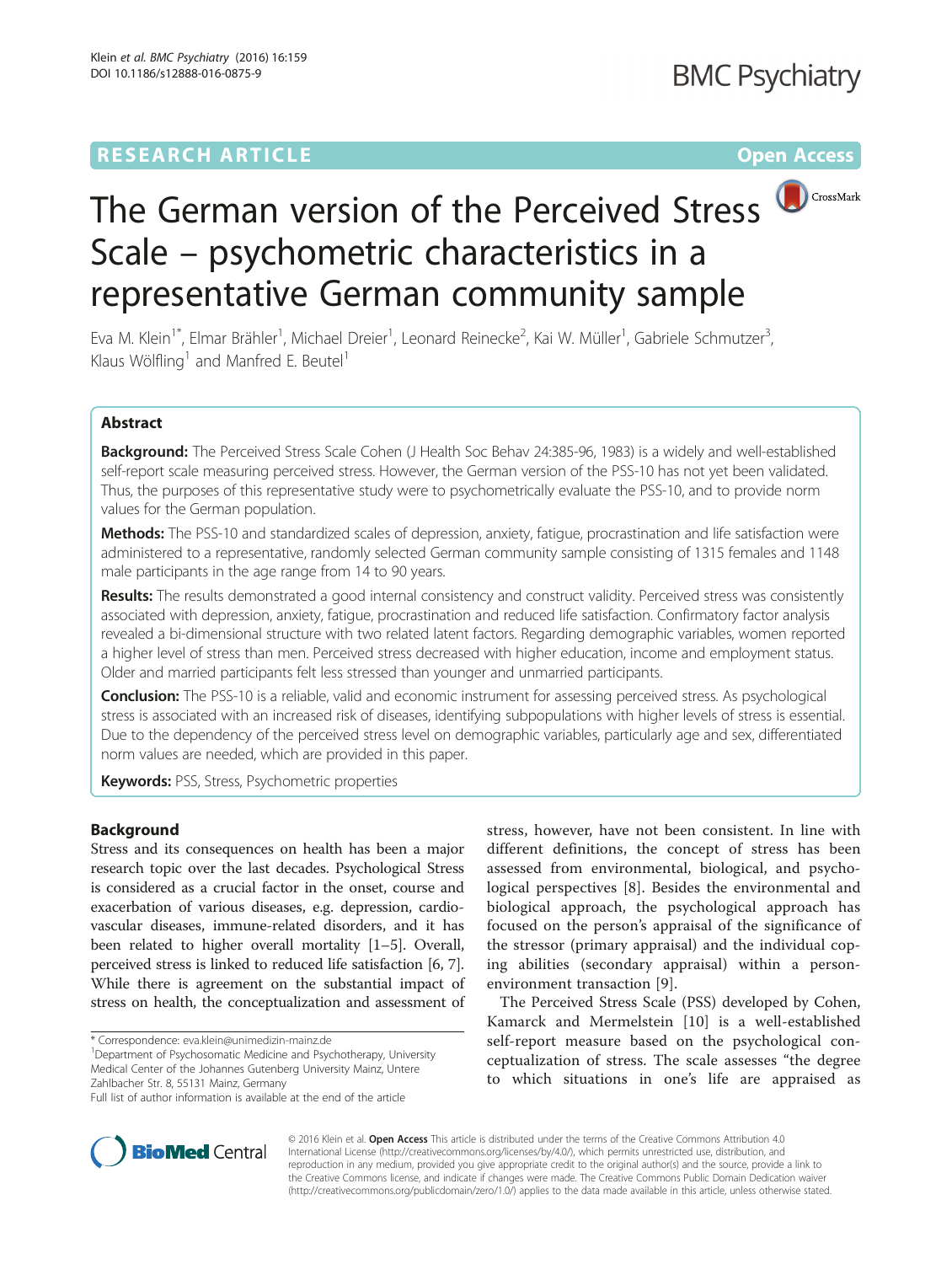stressful" (p. 387; [[10](#page-8-0)]). It measures the degree to which life has been experienced as unpredictable, uncontrollable and overloaded in the past month. Cohen and Williams [[11](#page-8-0)] defined perceived stress as a unidimensional construct. As the questions are general in nature, the scale is considered broadly applicable for any population subgroup [\[12](#page-8-0)]. The original scale consists of 14 items (PSS-14), however, four items were dropped because of low factor loadings revealed by a principal components analysis. The shortened 10-item scale (PSS-10) showed slightly improved reliability (Cronbach alpha = .78 vs. Cronbach alpha = .75) and equivalent validity [\[11\]](#page-8-0) and has therefore been recommended for epidemiological and clinical research [[11](#page-8-0), [13](#page-8-0)]. For settings with a limited time frame, e.g. telephone interviews, a brief 4-item version (PSS-4) has been developed [\[11\]](#page-8-0). However, a recent study exploring the structure of the PSS-4 in a community sample showed insufficient internal validity of the brief four-item version [\[14\]](#page-8-0).

The PSS has been applied in diverse samples and in numerous studies investigating the association of perceived stress, for example, with human reproduction [[15\]](#page-8-0), coping profiles and health-related behavior [\[16](#page-8-0)], and cortisol level [\[17](#page-8-0)]. In a recent review evaluating the psychometric properties of the PSS across studies from different cultures and countries [\[13\]](#page-8-0), Cronbach's α for the 10-item version ranged from .78 to .91. Furthermore, the PSS demonstrated satisfactory test-retest reliability. Concerning construct validity, the PSS correlated moderately to strongly with depression and anxiety. In contrast to the theoretical one-dimensional conceptualization of perceived stress, findings of studies conducting factor analysis suggested and subsequently confirmed a twofactor structure for the PSS-10 across cultures. Regarding demographic characteristics, PSS scores were significantly lower in younger, married, and employed participants with higher income and fewer children. Interestingly, religion was not considered in the studies reviewed although religious coping has been a research topic in the investigation of psychological adjustment to stress [[18](#page-8-0), [19](#page-8-0)]. Although Lee [[13](#page-8-0)] claimed that results for sex were inconsistent, the finding of higher perceived stress among women compared to men has been repeatedly replicated [\[20](#page-8-0)–[22](#page-8-0)]. Women tend marginally to report more stressful life events [[23\]](#page-8-0) and suffer slightly more often from burn-out [[24](#page-8-0)]. In a national US survey using the PSS-10 Cohen and Janicki-Deverts [\[25\]](#page-8-0) found that women reported more perceived stress than men and stress increased with lower age, education and income. The inconsistent findings on age in this survey compared to the reviewed studies may have been due to different age compositions in the different samples. In regard to employment status, the level of stress was highest among unemployed participants, and lowest among retired persons. In contrast to this study, the majority of the studies reviewed by Lee [\[13\]](#page-8-0) assessed college students or working populations. Therefore, the author stressed the importance of validating the PSS in representative samples and in various cultures in future studies.

Although the Perceived Stress Scale has become a well-established, world-wide used tool for assessing perceived stress since its introduction in 1983, the PSS-10 has not yet been validated in the German population. Therefore, the purposes of the present paper were (1) to assess the psychometric properties of the PSS-10 (reliability and validity, confirmatory factor analysis), (2) to compare demographic subgroups concerning general perceived stress, and (3) to provide norm values of a representative sample of the German population across the full age range from 14 to 95 years.

In line with previous research, we expected that perceived stress was associated with heightened distress (depression, anxiety, fatigue) and reduced quality of life. The association to procrastination, putting off intended action, as a personal trait consistently linked to stress [\[26](#page-8-0)], was also explored in the current study. We assumed that the scale was based on two latent factors. Additionally, PSS scores were hypothesized to be higher in younger age, females, unemployed and single participants.

### **Methods**

#### Participants

The present study was based on a representative survey of the German population. Data were collected by USUMA (Unabhängiger Service für Umfragen, Methoden und Analysen; Berlin) between February and April, 2014. The sample consisted of a total of 2,527 participants (1,350 women; 1,177 men) between the ages of 14 and 95 years who were recruited at 258 sample points, representing East and West Germany; the majority (79.9 %) lived in the Western states of Germany. Participants, who gave informed consent, were interrogated by face-to-faceinterviews by trained interviewers in their homes and independently filled out additional questionnaires in the presence of the interviewer. No incentives were offered for study participation. The survey followed ADM (Arbeitskreis Deutscher Markt- und Sozialforschungsinstitute e.V.) sampling guidelines for generating a representative sample of the German population [\[27](#page-8-0)]. The sampling procedure comprised three steps: First the areas were regionally stratified (1st step) for identifying sampling points, where private households were selected (2nd step). In the 3rd step the individual within the selected household was determined. By applying this random-route procedure the region, the households and target persons living in the households were randomly selected. After contacting the selected participants in their home, 55.1 % of the initial sample (4,607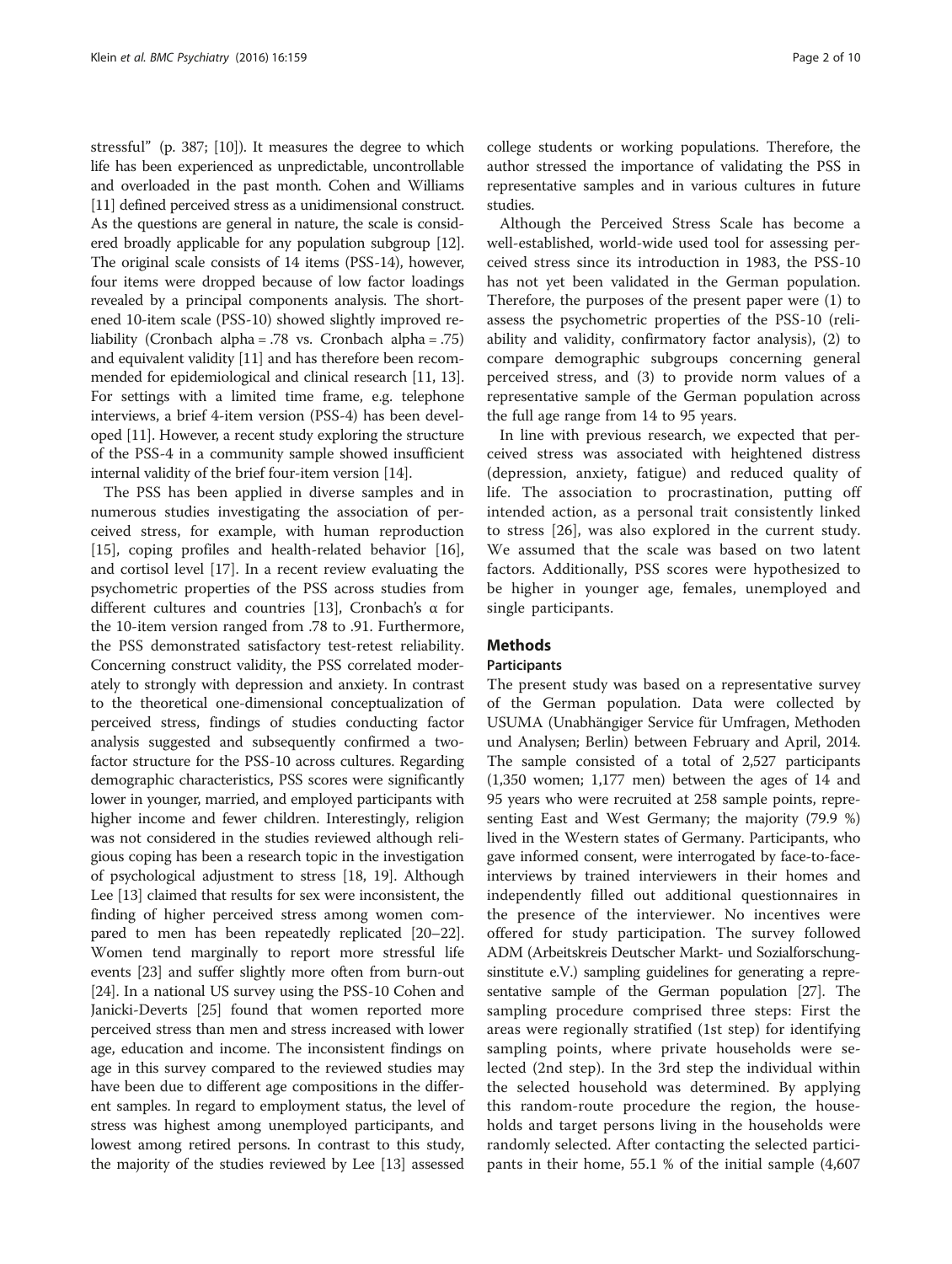households) were interviewed. The resulting quota matched other representative population samples. Subjects who did not complete all ten items of the PSS were excluded from the analysis  $(n = 64)$ . A detailed sample description is given in Table 1 according to sex.

Table 1 Sample description

|                     |                      | Total<br>$(N = 2463)$ | Women<br>$(n = 1315)$ | Men<br>$(n = 1148)$ |
|---------------------|----------------------|-----------------------|-----------------------|---------------------|
|                     |                      | %                     | %                     | %                   |
| Age                 | mean                 | 49.4                  | 49.9                  | 48.9                |
| SD                  |                      | 17.7                  | 17.7                  | 17.7                |
|                     | range                | 14-95                 | 14-95                 | 14-89               |
| Age groups          | 14-19                | 4.5                   | 3.3                   | 5.8                 |
|                     | 20-29                | 12.1                  | 12.5                  | 11.6                |
|                     | 30-39                | 13.7                  | 14.1                  | 13.2                |
|                     | 40-49                | 18.6                  | 18.6                  | 18.6                |
|                     | 50-59                | 19.7                  | 19.9                  | 19.5                |
|                     | 60-69                | 16.7                  | 15.6                  | 18.0                |
|                     | $70+$                | 14.7                  | 16.0                  | 13.2                |
| Marital status      | unmarried            | 27.2                  | 23.1                  | 31.9                |
|                     | married              | 48.2                  | 46.1                  | 50.4                |
|                     | divorced             | 13.9                  | 14.8                  | 12.8                |
|                     | widowed              | 10.7                  | 15.9                  | 4.8                 |
| Children            | yes                  | 24.8                  | 27.5                  | 22.0                |
| Migration           | yes                  | 3.7                   | 3.7                   | 3.6                 |
| Religion            | Christian            | 67.9                  | 70.9                  | 64.5                |
|                     | Muslim               | 2.4                   | 1.9                   | 3.1                 |
|                     | other                | 1.7                   | 2.2                   | 1.0                 |
|                     | no religion          | 27.9                  | 24.9                  | 31.4                |
| Education           | <10th grade          | 35.2                  | 34.1                  | 36.4                |
|                     | completed 10th grade | 36.9                  | 40.3                  | 32.9                |
|                     | high school          | 12.0                  | 9.0                   | 10.1                |
|                     | college/university   | 10.0                  | 8.8                   | 11.3                |
|                     | without graduation   | 3.2                   | 3.3                   | 3.0                 |
|                     | other                | 2.8                   | 4.5                   | 6.3                 |
| Employment          | Employed             | 54.1                  | 52.1                  | 56.5                |
|                     | Student/training     | 6.5                   | 5.5                   | 7.8                 |
|                     | Unemployed           | 6.1                   | 5.8                   | 6.3                 |
|                     | Retired              | 28.3                  | 28.4                  | 28.3                |
|                     | Household            | 4.0                   | 6.9                   | 0.8                 |
|                     | other                | 10                    | 1.3                   | 0.3                 |
| Income <sup>a</sup> | $\leq 750$           | 16.1                  | 23.7                  | 7.9                 |
|                     | 751-1250             | 30.3                  | 36.6                  | 23.3                |
|                     | 1251-2000            | 35.1                  | 31.1                  | 39.5                |
|                     | 2001-3500            | 16.0                  | 7.6                   | 25.2                |
|                     | >3500                | 2.6                   | 1.2                   | 4.1                 |

<sup>a</sup> €/month per person

#### Ethics statement

The study, including the consent procedure, was approved by the institutional ethics review board of the University of Leipzig (Az 063-14-10032014). Furthermore, the study adhered to ICH-GCP-guidelines as well as to the guidelines of the ICC/ESOMAR International Code of Marketing and Social Research Practice. All participants were informed of the study procedures, data collection and anonymization of all personal data. Moreover, a detailed data privacy statement was delivered by the study assistant. According to German law, all participants provided verbal informed consent, which was noted by the trained interviewer before starting with the survey.

#### Measures

Demographic data included age (≥14 years), sex, marital and employment status, religion, migrant background, education and total income of household.

The German version of the PSS-10 (PSS-10; [[10\]](#page-8-0)) was used to measure the degree to which life in the past month has been experienced as unpredictable, uncontrollable and overwhelming (e.g. "In the last month, how often have you felt nervous and "stressed"?) on a 5-point response scale  $(0 = "never", 1="almost never", 2="some$ times", 3="fairly often", 4="very often"). The scale was forward translated from English to German and subsequently back translated by two interdependent bilingual speakers. After reversing the scores on the four positively stated items (Items 4, 5, 7, and 8), a PSS-10 total score was obtained by summing up all 10 items. Higher scores indicated a higher level of perceived stress. As the PSS is not a diagnostic instrument, there are no cut-off scores.

In addition to the PSS-10, socio-demographic questions and additional psychological variables were measured by validated and standardized self-report inventories. These included screening questionnaires for depression and generalized anxiety (PHQ-4), the short form of the General Procrastination Scale (GPS-K), the Copenhagen Burnout Inventory (CBI), and the Life Satisfaction Questionnaire (FLZ-M) during the interview.

The PHQ-4 [[28](#page-8-0)] consists of two items reliably assessing the core symptoms of depressed mood and loss of interest plus two screening items of the short form of the GAD-7 (Generalized Anxiety Disorder [GAD]-7 Scale) : "Feeling nervous, anxious or on edge" and "not being able to stop or control worrying". The frequency of occurrence in the past two weeks was rated from 0 ="not at all", 1 ="several days", 2 ="over half the days", and  $3 =$ "nearly every day". Answers of the first two items were added into a total score (0 to 6); a score  $\geq$  3 has a good sensitivity (87 %) and specificity (78 %) for major depression. Cronbach alpha in the present study was = .83. A sum score  $\geq$  3 (range 0–6)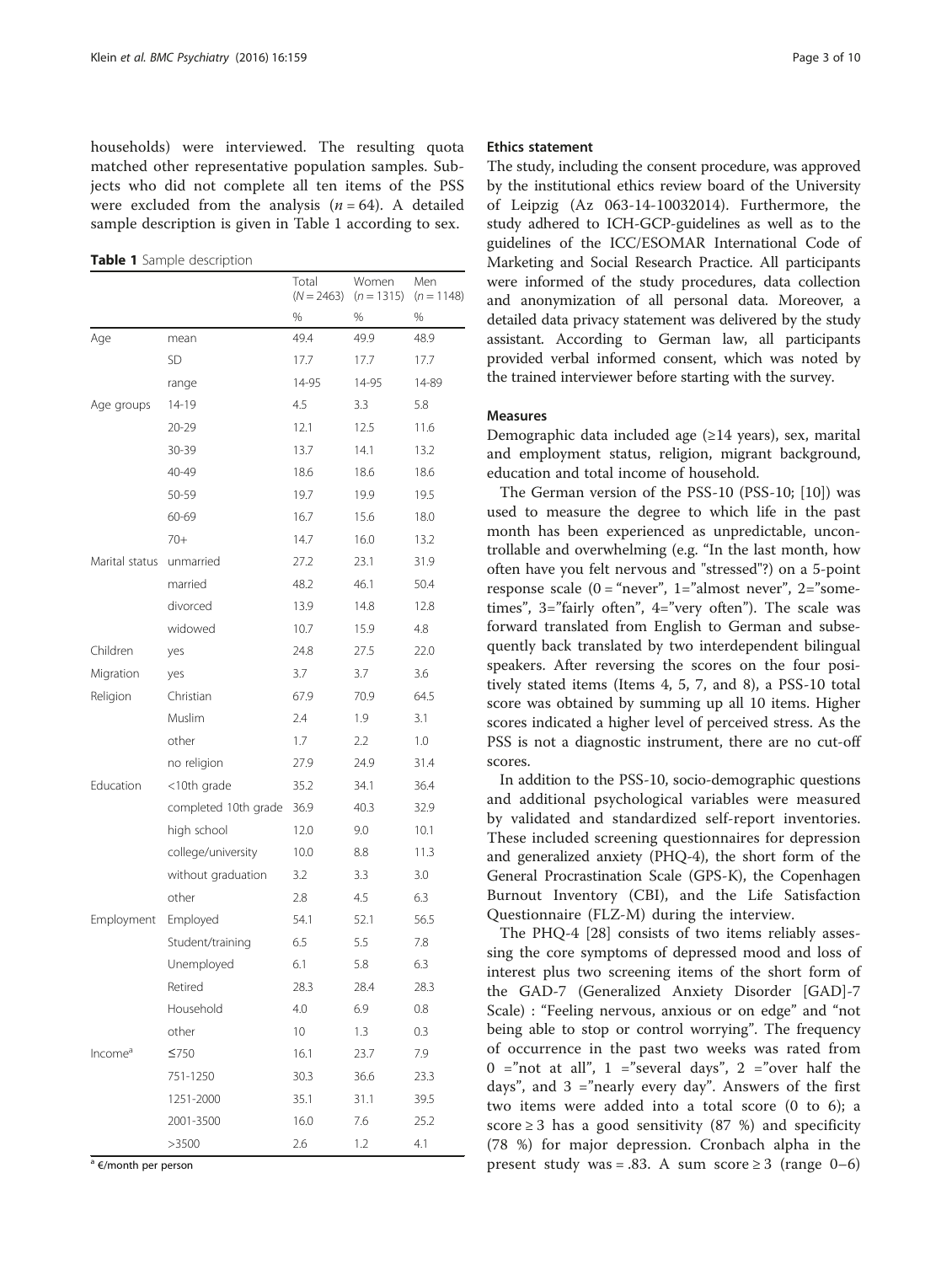of the other two items indicates generalized anxiety with good sensitivity (86 %) and specificity (83 %), performing well as a screening tool for all anxiety disorders [[29](#page-8-0)]. The internal consistency in the current study was Cronbach alpha = .77.

Procrastination was assessed by the 9-item short form of the General Procrastination Scale (GPS-K; [\[30](#page-8-0)]). Participants rated how characteristic they considered each behaviour (e.g. "I delay the completion of certain things") on a 4-point scale  $(1="sup>every$  uncharacteristic" to  $4 =$  "very characteristic"). The scale showed good reliability and validity in a representative German community sample [[30](#page-8-0)]. The internal consistency was Cronbach alpha  $= .92$ .

The Copenhagen Personal Burnout Inventory (CBI; [[31\]](#page-8-0)) is part of the Copenhagen Psychosocial Questionnaire assessing physical and mental exhaustion, independently from work. It assessed the frequency of six items ("How often do you feel  $\ldots$ "): "tired, physically, emotionally exhausted, unable to go on, weak and prone to illness." The items were rated on a 5-point scale  $1 =$ "never/almost never",  $2 =$ "rarely",  $3 =$ "occasionally",  $4 =$  "often" to  $5 =$  "always" (COPSOO; [[32\]](#page-8-0)). The scale was reliable (Cronbach alpha in the present study =  $.91$ ).

The Questionnaire on Life Satisfaction  $FLZ<sup>M</sup>$  [[33\]](#page-8-0) is a multi-dimensional self-report measure of individual life satisfaction covering eight relevant areas of life (friends, leisure time activities/hobbies, general health, income, work/career school, housing/living conditions, family life and partnership/sexuality). Additionally, a sum score of all dimensions was used as an index of global life satisfaction. Respondents rated the present satisfaction with these dimensions on a scale from  $1 =$  "dissatisfied" to 5 = "very satisfied". As the scale bases conceptually on different domains, the life satisfaction sum-scores indicated only sufficient internal consistency (Cronbach alpha  $= .70$ ).

#### Statistical analysis

Descriptive statistics were calculated for a detailed sample description. Age was categorized by decades. Reliability was assessed by Cronbach's alpha. Construct validity was determined by Pearson correlations between perceived stress and depression, anxiety, fatigue, procrastination, respectively quality of life. Basing on previous findings suggesting a two-factor solution of the PSS-10, a confirmatory factor analysis (CFA) was calculated. The positively worded items determined the first factor, the negatively worded items the second factor. The model was estimated with the maximum likelihood method approach. Model fit was evaluated by using following model fit indices [[34\]](#page-8-0): Chi-square statistic; the comparative-fit-index (CFI) and the Tucker-Lewis Index

(TLI) to describe incremental fit; the root mean square error of approximation (RMSEA) was used as an absolute measure of fit. Values of TLI and CFI close to .95 or higher indicate a better fit. RMSEA should be 0.08 or smaller. Sex differences and interaction effects with demographic variables were tested by means of a twofactorial ANOVA with Scheffé test (total PSS-10 score as the dependent variable; sex and one demographic variable as independent variables). Effect sizes were calculated for *t*-tests (Cohen's d) and for ANOVA  $(\eta^2)$ . According to Cohen [[35](#page-8-0)] effect sizes were considered as small  $(d \ge 0.2; \eta^2 = 0.01)$ , moderate  $(d \ge 0.5; \eta^2 = 0.06)$  or large ( $d \ge 0.8$ ;  $\eta^2 = 0.14$ ). We performed a forward stepwise linear regression defining the sum score of the PSS-10 as outcome variable. We included sex, age, anxiety, depression, procrastination, fatigue and life satisfaction as predictor variables. In order to provide differentiated norm values, mean sum-scores, standard deviations, and percentiles of each factor of the PSS-10 were analyzed separately for sex and age. Because of the large sample size, p-values should be interpreted with caution and in connection with effect estimates. We performed calculations by SPSS Version 21.0 and AMOS© 21.0.

#### Results

## Reliability and validity

In the present study scores on the Perceived Stress Scale demonstrated good internal consistency (Cronbach alpha = .84). In line with previous research, perceived stress was strongly positively correlated with depression and anxiety, fatigue, as well as procrastination, whereas the correlation between perceived stress and life satisfaction was negative (see Table 2).

### Factor analyzes and scale item characteristics

Confirmatory factor analysis revealed that both incremental fit indexes (CFI = .96; TLI = .95); and absolute measures of fit indexes were good  $(RMSEA = .07)$  for the twodimensional model ( $\chi$ 2 (32,  $N = 2463$ ) = 417.8,  $p < .001$ ). This model contained two related latent factors  $(r = .47)$ . Standardized factor loadings of factor 1 ranged from .54 to .82; those of factor 2 varied between .74 and .82.

Table 2 Correlations between PSS-10 and depression, anxiety, fatigue, procrastination and life satisfaction ( $N = 2463$ )

| Scale             |            |          |
|-------------------|------------|----------|
| Depression        | PHO-2      | $.59***$ |
| Anxiety           | $GAD-2$    | $59**$   |
| Fatigue           | <b>CBI</b> | $.57***$ |
| Procrastination   | GPS        | $.42***$ |
| Life satisfaction | $FI$ $7S$  | $-47**$  |

Results are significant at  $**p < .01$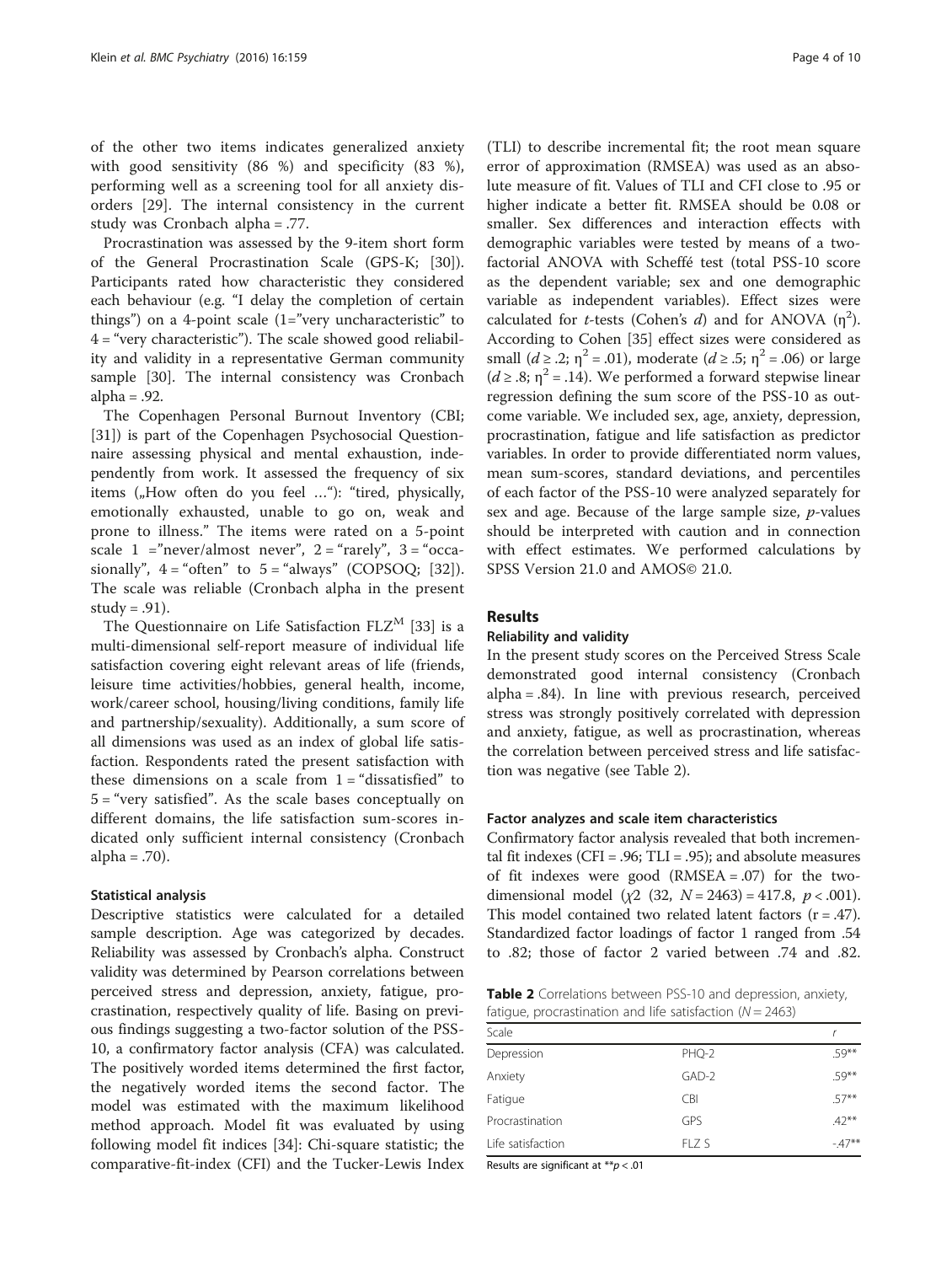The descriptive characteristics and corrected itemtotal correlation of each item are given in Table 3.

#### Socio- demographic characteristics

Descriptive characteristics of general perceived stress in the German population, according to sex and sociodemographic variables, are presented in Table [4](#page-5-0). Women scored significantly higher on the PSS-10 than men  $[t(2461) = 4.3, p < .001; d = .18]$ . A two-way ANOVA revealed a significant main effect for age  $(F/2,2463] = 5.8$ ). Post hoc analysis using Scheffé test showed that the youngest age group (14-19 years.) and the age group from 40 to 59 years showed a significantly higher level of stress than the oldest age group  $(\geq 60 \text{ year})$ . There was a main effect on marital status  $(F/4, 2460] = 7.8$ ): Unmarried and divorced participants felt more stressed than married persons. Religion showed a significant effect on perceived stress  $(F[3,2453] = 4.3)$ . Post-hoc analyses indicated that Christians and people without religious denomination scored lower on the PSS-10 than Muslims, even if migration background was considered as covariate in the analysis  $(F[1,2453] = .00; p = .94)$ . With regard to education  $(F/4,2395] = 7.5$ , participants without any qualification felt most stressed. A main effect was found for employment status  $(F[4,2452] = 10.6)$ . Post hoc analysis revealed that unemployed participants reported the highest perceived stress level in comparison to every other employments status apart from participants in training. Further results indicated differences in perceived stress depending on income  $(F[4,2243] = 9.9)$  in interaction with sex  $(F[4,2243] = 3.1; p < 01; \eta^2 = .01)$ : Perceived stress increased with lower income. Men with lower income reported more stress than women in the same income level. However, men earning more money felt less stressed than women with comparably high income. As age correlated with income, age was

considered as a covariate in the analysis with a significant result  $(F[1,2243] = 7.7; p \le .01; \eta^2 = .004)$ . The main effect for income, however, remained significant (see Table [4](#page-5-0)). There were no differences regarding children and immigrant background. Besides from the interaction between sex and income, no further interaction with sex was found.

#### Predictors of perceived stress

As Table [5](#page-6-0) shows, younger age and life satisfaction, as well as higher scores on anxiety, fatigue and procrastination predicted perceived stress in a multivariate analysis, explaining 50 % of variance.

#### Norm values

Basing on the results of the CFA, Tables [6](#page-6-0) and [7](#page-6-0) provide mean sum-scores, standard deviations, and percentiles of both factors of the PSS-10, separately for sex and age categorized by decades.

#### **Discussion**

This is the first study evaluating psychometrically the established PSS-10 in a representative German community sample covering a broad spectrum of demographic characteristics.

The results of the current study indicated good internal consistency and construct validity of the PSS-10. Perceived stress correlated strongly positively with depression, anxiety, fatigue, and procrastination and negatively with life satisfaction. Consistent with previous research [\[10](#page-8-0), [13](#page-8-0)], the findings support the construct validity of the PSS. The suggested bi-dimensional model of the PSS-10 was confirmed by CFA consistent with previous studies (e.g. [\[36](#page-8-0)]). While Cohen and Williams [[11](#page-8-0)] considered the distinction between the two factors as irrelevant and defined perceived stress as an

Table 3 Item Descriptive Statistics and corrected item-total for the PSS-10

| Item           | In the last month, how often                                                        | М     | SD.  | rIT |
|----------------|-------------------------------------------------------------------------------------|-------|------|-----|
|                | have you been upset because of something that happened unexpectedly?                | 1.19  | .93  | .45 |
| 2              | have you felt that you were unable to control the important things in your life?    | .89   | .94  | .64 |
| 3              | have you felt nervous and "stressed"?                                               | 1.41  | .99  | .46 |
| $\overline{4}$ | have you felt confident about your ability to handle your personal problems?        | 1.38  | 1.10 | .46 |
| 5              | have you felt that things were going your way?                                      | 1.52  | 1.01 | .58 |
| 6              | have you found that you could not cope with all the things that you had to do?      | 1.01  | .92  | .62 |
| 7              | have you been able to control irritations in your life?                             | 1.40  | 1.06 | .47 |
| 8              | you felt that you were on top of things?                                            | 1.15  | 0.96 | .60 |
| 9              | you been angered because of things that were outside your control?                  | 1.59  | 1.01 | .43 |
| 10             | have you felt difficulties were piling up so high that you could not overcome them? | 1.00  | .98  | .69 |
| <b>TS</b>      |                                                                                     | 12.57 | 6.42 |     |

rIT corrected item correlation, TS Total Score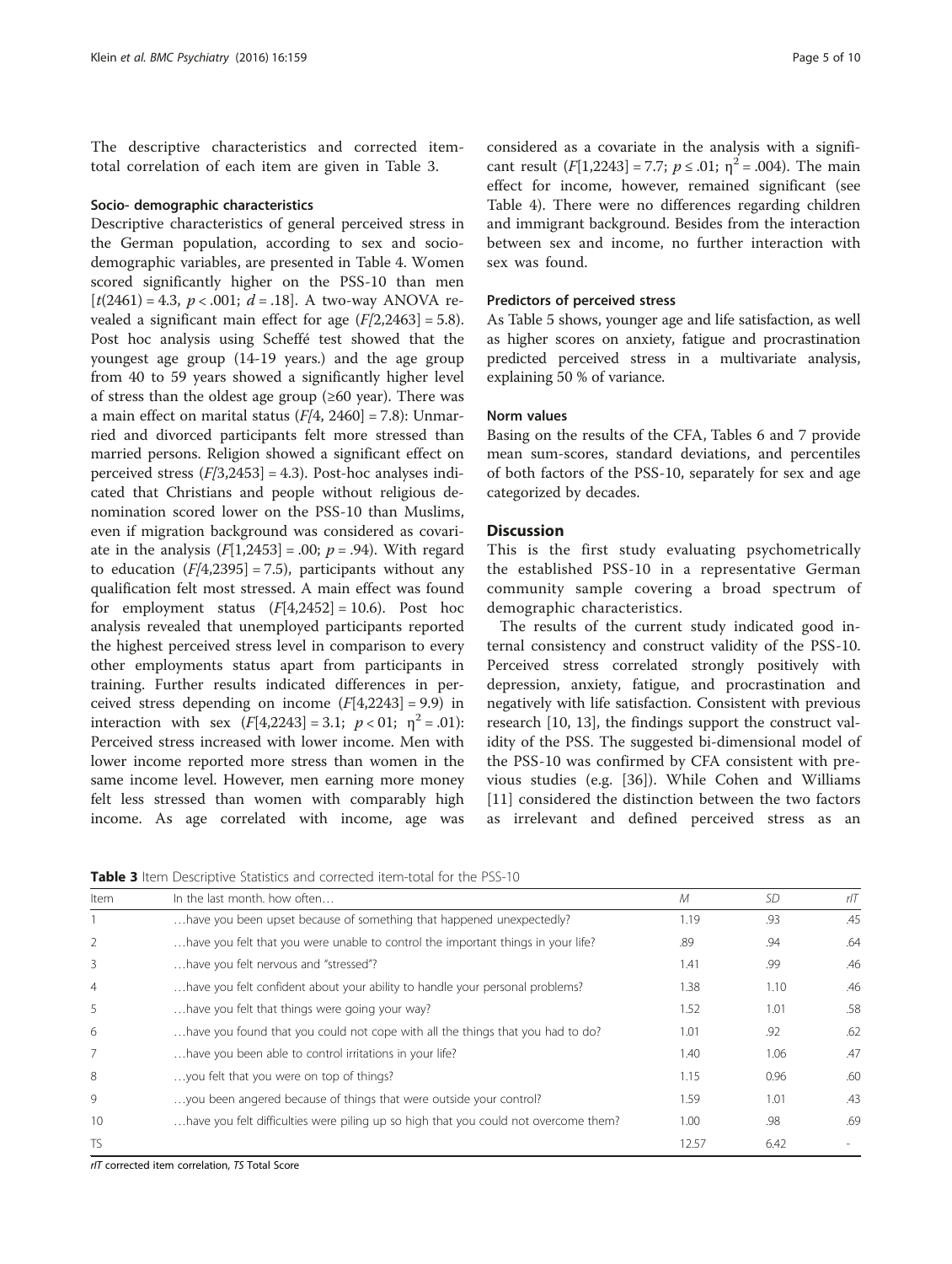|                           | Total sample ( $N = 2463$ ) |      | Women $(n = 1315)$ |           | Men $(n = 1148)$ |           | $\eta^2$ /sign. <sup>a</sup> |
|---------------------------|-----------------------------|------|--------------------|-----------|------------------|-----------|------------------------------|
|                           | ${\cal M}$                  | SD   | ${\cal M}$         | <b>SD</b> | М                | $\cal SD$ |                              |
| Age                       |                             |      |                    |           |                  |           | $.01*$                       |
| (A) 14-19 yrs.            | 14.05                       | 6.54 | 15.02              | 5.93      | 13.42            | 6.88      |                              |
| (B) 20-39 yrs.            | 12.74                       | 6.67 | 13.34              | 6.75      | 12.01            | 6.51      |                              |
| (C) 40-59 yrs.            | 12.82                       | 6.42 | 12.99              | 6.48      | 12.61            | 6.35      |                              |
| $(D) \ge 60$ yrs.         | 11.94                       | 6.14 | 12.82              | 6.08      | 10.92            | 6.06      |                              |
| Marital status            |                             |      |                    |           |                  |           | $.01*$                       |
| (A) unmarried             | 13.41                       | 6.70 | 14.40              | 6.64      | 12.58            | 6.65      |                              |
| (B) married               | 12.07                       | 5.90 | 12.57              | 5.77      | 11.60            | 6.02      |                              |
| (C) divorced              | 13.09                       | 6.84 | 13.33              | 6.90      | 12.77            | 6.78      |                              |
| (D) widowed               | 12.93                       | 6.36 | 12.86              | 6.35      | 13.18            | 6.45      |                              |
| Children                  |                             |      |                    |           |                  |           |                              |
| yes                       | 12.88                       | 6.21 | 13.07              | 6.08      | 12.62            | 6.39      |                              |
| no                        | 12.48                       | 6.49 | 13.11              | 6.54      | 11.80            | 3.37      |                              |
| Migration                 |                             |      |                    |           |                  |           |                              |
| yes                       | 13.62                       | 6.50 | 13.92              | 6.43      | 13.27            | 6.64      |                              |
| no                        | 12.54                       | 6.42 | 13.07              | 6.42      | 11.93            | 6.37      |                              |
| Religion                  |                             |      |                    |           |                  |           | $.01*$                       |
| (A) Christian             | 12.51                       | 6.54 | 13.09              | 6.52      | 11.79            | 6.05      |                              |
| (B) Muslim                | 15.40                       | 6.23 | 16.00              | 5.74      | 14.97            | 6.61      |                              |
| (C) other                 | 12.51                       | 5.79 | 12.97              | 6.22      | 11.42            | 4.62      |                              |
| (D) no religion           | 12.48                       | 6.11 | 12.89              | 6.09      | 12.09            | 6.10      |                              |
| Education                 |                             |      |                    |           |                  |           | $.01*$                       |
| $(A)$ <10th grade         | 12.72                       | 6.48 | 13.17              | 6.44      | 12.24            | 6.50      |                              |
| (B) completed 10th grade  | 12.50                       | 6.37 | 12.98              | 6.43      | 11.82            | 6.22      |                              |
| (C) high school           | 12.60                       | 6.37 | 13.16              | 6.68      | 12.01            | 6.00      |                              |
| (D) college/university    | 11.16                       | 5.79 | 11.97              | 5.61      | 10.44            | 5.87      |                              |
| (E) without qualification | 15.68                       | 7.22 | 16.02              | 6.60      | 15.26            | 8.00      |                              |
| Employment                |                             |      |                    |           |                  |           | $.02*$                       |
| (A) Employed              | 12.32                       | 6.30 | 12.79              | 6.34      | 11.83            | 6.22      |                              |
| (B) Student/training      | 13.72                       | 6.52 | 15.13              | 6.37      | 12.58            | 6.45      |                              |
| (C) Unemployed            | 15.39                       | 7.42 | 15.05              | 7.54      | 15.73            | 7.32      |                              |
| (D) Retired               | 12.14                       | 6.28 | 13.01              | 6.28      | 11.13            | 6.13      |                              |
| (E) Household             | 12.59                       | 6.26 | 12.53              | 6.27      | 13.18            | 6.40      |                              |
| Incomeb                   |                             |      |                    |           |                  |           | $.02*$                       |
| $(A) \le 750$             | 13.83                       | 6.54 | 13.47              | 6.33      | 15.04            | 7.11      |                              |
| (B) 751-1250              | 13.33                       | 6.64 | 13.60              | 6.65      | 12.86            | 6.60      |                              |
| (C) 1251-2000             | 11.68                       | 6.21 | 12.11              | 6.25      | 11.31            | 6.16      |                              |
| (D) 2001-3500             | 11.77                       | 6.14 | 13.26              | 5.84      | 11.26            | 6.16      |                              |
| (E) > 3500                | 11.36                       | 5.64 | 13.79              | 6.94      | 10.59            | 5.01      |                              |

<span id="page-5-0"></span>Table 4 Perceived stress in the general population according to demographic characteristics

 $* = p < .01;$   $\eta^2 =$  effect size;  ${}^3$ ANOVA main effects; significant Scheffé-tests: age: (A) > (D), (C) > (D); marital status: (A), (C) > (B); religion: (B) > (A), (D); education (E) > (A), (B), (C), (D); (A) > (D); employment: (C) > (A), (D), (E);; income: (A) > (C), (D); (B) > (C), (D); <sup>b</sup> €/month per person

unidimensional construct, Hewitt and colleagues [\[21](#page-8-0)] suggested that the scale covered two separate factors, measuring general stress and the ability to cope. Thus, Roberti and colleagues [[37\]](#page-8-0) labelled the first factor "perceived helplessness" and the second factor "perceived self-efficacy". In line with the concept of primary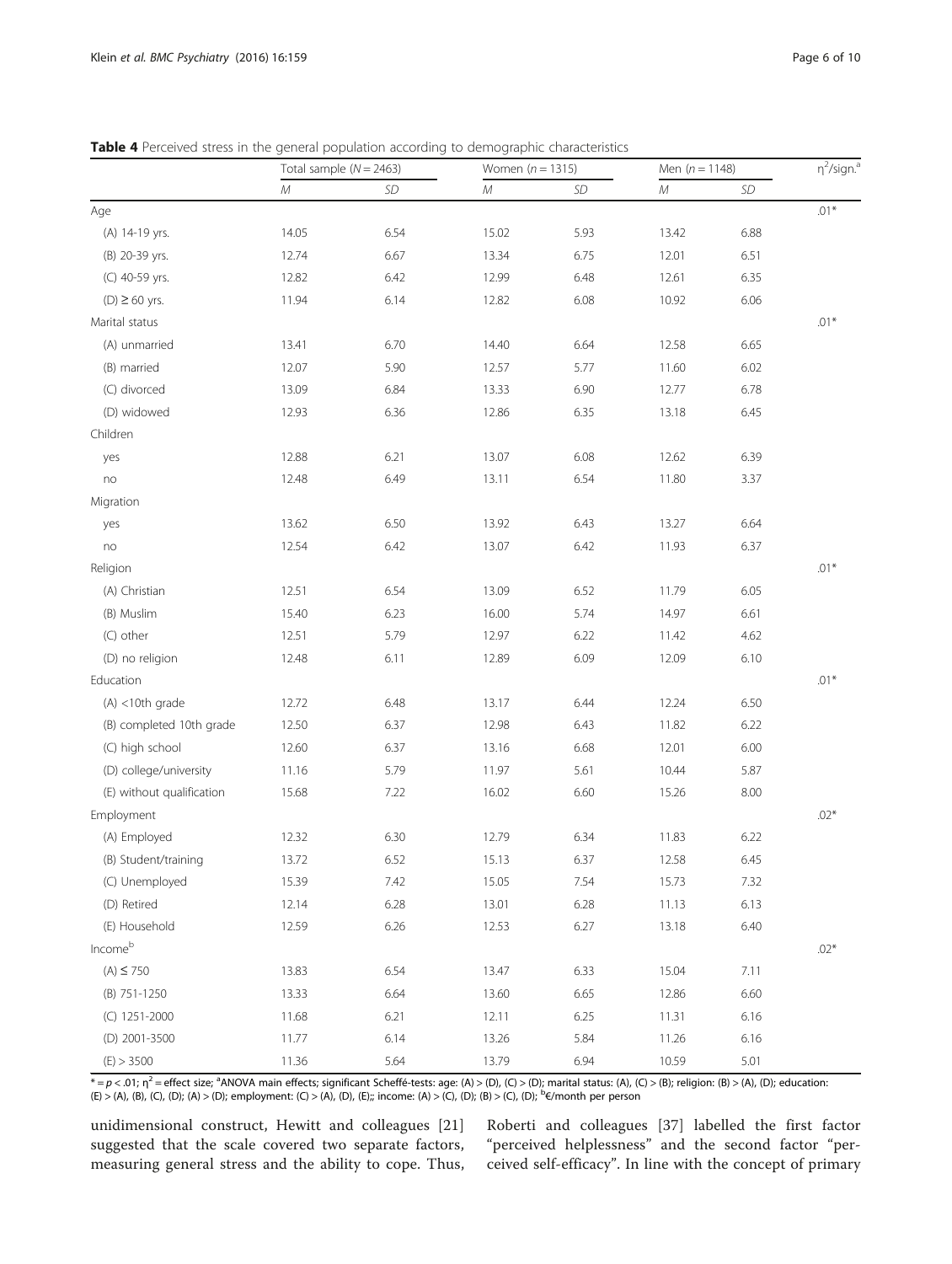$\beta$  t Sign. Age -.08 -5.2 \*\*\*

<span id="page-6-0"></span>**Table 5** Predictors of PSS-10 ( $N = 2463$ )

Anxiety (GAD-2) .29 .29 16.0 \*\*\* Life satisfaction (FLZ-M)  $-16$   $-9.1$  \*\*\* Procrastination (GPS-K) .18 11.0 \*\*\* Fatigue (CBI) .28 15.2 \*\*\*

 $β = regression coefficients; R<sup>2</sup> = .50; *** p ≤ .001$ 

and secondary appraisal within the process of coping with stressful events [\[9](#page-8-0)], the first factor emphasizes the individual's reaction to stress, while the second factor refers to the self-assessed ability to cope with these stressors. In line with the multidimensional conceptualization of perceived stress, norm values are presented separately for both factors.

The level of general perceived stress differed between demographic groups. As psychological stress is associated

Table 6 Means, standard deviations and percentiles of the PSS-10 factor "perceived helplessness" according to sex and age

|           | Total $(N = 2463)$  |                       |                |                |                |                |                |
|-----------|---------------------|-----------------------|----------------|----------------|----------------|----------------|----------------|
| age group | $14 - 19$           | 20-29                 | 30-39          | 40-49          | 50-59          | 60-69          | $70+$          |
| Mean      | 8.0                 | 7.6                   | 7.1            | 7.5            | 7.2            | 6.1            | 6.9            |
| SD        | 4.8                 | 4.7                   | 4.5            | 4.3            | 4.4            | 3.9            | 4.1            |
| 5 %       | 1                   | $\mathbf{1}$          | $\mathbf{1}$   | $\mathbf{1}$   | $\mathbf{1}$   | $\mathbf{1}$   | $\mathbf{1}$   |
| 25 %      | 4                   | 4                     | $\overline{4}$ | $\overline{4}$ | $\overline{4}$ | 3              | $\overline{4}$ |
| 50 %      | 8                   | $\overline{7}$        | 7              | $\overline{7}$ | $\overline{7}$ | 6              | 6              |
| 75 %      | 11                  | 11                    | 10             | 10             | 10             | 9              | 9              |
| 95 %      | 16                  | 16                    | 16             | 16             | 15             | 13             | 15             |
|           |                     | Female ( $n = 1315$ ) |                |                |                |                |                |
| age group | $14-19$             | $20 - 29$             | 30-39          | 40-49          | 50-59          | 60-69          | $70+$          |
| Mean      | 8.7                 | 8.2                   | 7.4            | 7.6            | 7.5            | 6.9            | 7.4            |
| SD        | 4.2                 | 5.0                   | 4.6            | 4.2            | 4.7            | 3.7            | 4.2            |
| 5 %       | $\mathbf{1}$        | $\mathbf{1}$          | 1              | $\mathbf{1}$   | 1              | 1              | $\mathbf{1}$   |
| 25 %      | 6                   | $\overline{4}$        | $\overline{4}$ | 5              | $\overline{4}$ | 5              | $\overline{4}$ |
| 50 %      | 9                   | 8                     | 7              | $\overline{7}$ | 7              | 7              | $\overline{7}$ |
| 75 %      | 12                  | 12                    | 10             | 10             | 11             | 9              | 10             |
| 95 %      | 15                  | 17                    | 16             | 15             | 15             | 13             | 15             |
|           | Male ( $n = 1148$ ) |                       |                |                |                |                |                |
| age group | 14-19               | $20 - 29$             | 30-39          | 40-49          | 50-59          | 60-69          | $70+$          |
| Mean      | 7.5                 | 6.9                   | 6.8            | 7.5            | 6.8            | 5.3            | 6.2            |
| SD        | 5.1                 | 4.3                   | 4.4            | 4.4            | 4.1            | 3.8            | 3.9            |
| 5 %       | 1                   | $\mathbf{1}$          | $\mathbf{1}$   | $\mathbf{1}$   | $\mathbf{1}$   | $\overline{0}$ | $\mathbf{1}$   |
| 25 %      | $\overline{4}$      | $\overline{4}$        | 3              | $\overline{4}$ | 3              | $\overline{2}$ | 3              |
| 50 %      | 6                   | 6                     | $\overline{7}$ | $\overline{7}$ | $\overline{7}$ | 5              | 6              |
| 75 %      | 11                  | 10                    | 9              | 10             | 10             | 8              | 9              |
| 95 %      | 17                  | 15                    | 16             | 16             | 14             | 12             | 15             |

| i su nación percenteu sen emeacy according to sex and age |                |                       |                |             |             |                |                |
|-----------------------------------------------------------|----------------|-----------------------|----------------|-------------|-------------|----------------|----------------|
|                                                           |                | Total ( $N = 2463$ )  |                |             |             |                |                |
| age group                                                 | $14 - 19$      | $20 - 29$             | 30-39          | 40-49       | 50-59       | 60-69          | $70+$          |
| Mean                                                      | 6.1            | 5.8                   | 5.0            | 5.5         | 5.4         | 5.1            | 5.9            |
| SD                                                        | 3.2            | 3.7                   | 3.4            | 3.4         | 3.5         | 3.4            | 3.3            |
| 5 %                                                       | 1              | $\mathbf 0$           | 0              | 1           | $\mathbf 0$ | 0              | $\mathbf{1}$   |
| 25 %                                                      | $\overline{4}$ | 3                     | 3              | 3           | 3           | 3              | $\overline{4}$ |
| 50 %                                                      | 6              | 5                     | 5              | 5           | 5           | $\overline{4}$ | 6              |
| 75 %                                                      | 8              | 8                     | 7              | 8           | 8           | $\overline{7}$ | 8              |
| 95 %                                                      | 11             | 13                    | 12             | 12          | 12          | 12             | 12             |
|                                                           |                | Female ( $n = 1315$ ) |                |             |             |                |                |
| age group                                                 | $14-19$        | 20-29                 | 30-39          | 40-49       | 50-59       | 60-69          | $70+$          |
| Mean                                                      | 6.3            | 6.2                   | 5.1            | 5.4         | 5.4         | 5.2            | 6.1            |
| SD                                                        | 3.0            | 3.6                   | 3.3            | 3.2         | 3.4         | 3.3            | 3.2            |
| 5 %                                                       | $\overline{2}$ | $\mathbf{1}$          | 0              | 1           | 0           | 0              | $\mathbf{1}$   |
| 25 %                                                      | $\overline{4}$ | $\overline{4}$        | 3              | 3           | 3           | 3              | $\overline{4}$ |
| 50 %                                                      | $\overline{7}$ | 6                     | 5              | 5           | 5           | 5              | 6              |
| 75 %                                                      | 8              | 8                     | 7              | 7           | 8           | 7              | 8              |
| 95 %                                                      | 11             | 13                    | 11             | 11          | 11          | 12             | 12             |
|                                                           |                | Male ( $n = 1148$ )   |                |             |             |                |                |
| age group                                                 | $14-19$        | $20 - 29$             | 30-39          | 40-49       | 50-59       | 60-69          | $70+$          |
| Mean                                                      | 5.9            | 5.4                   | 5.0            | 5.7         | 5.3         | 5.0            | 5.6            |
| SD                                                        | 3.3            | 3.8                   | 3.5            | 3.7         | 3.7         | 3.5            | 3.6            |
| 5 %                                                       | $\mathbf 0$    | 0                     | 0              | $\mathbf 0$ | 0           | 1              | 0              |
| 25 %                                                      | $\overline{4}$ | 3                     | 3              | 3           | 3           | 3              | 3              |
| 50 %                                                      | 6              | 5                     | $\overline{4}$ | 5           | 5           | $\overline{4}$ | 5              |
| 75 %                                                      | 8              | 7                     | 7              | 8           | 8           | 7              | 8              |
| 95 %                                                      | 11             | 13                    | 12             | 12          | 12          | 12             | 13             |

with various diseases, the identification of highly stressed subpopulations is essential. As hypothesized, women reported more perceived stress than men. Perceived stress was highest among younger, unmarried and divorced, unemployed and less educated participants.

The reported higher level of stress among females is consistent with results of other studies in diverse countries [[4, 20](#page-8-0)–[22, 36, 38\]](#page-8-0), although Cohen and collogues found no differences in their original study from 1983. Possible explanations for this finding have been discussed controversially taking social, biological and psychological hypotheses into account (e.g. [[23](#page-8-0), [39\]](#page-8-0)). We found that women with higher income reported more stress than men with comparable salaries. Working women do not seem to feel more stressed at work per se, but are more likely exposed to non-work stressors compared to males [[40](#page-8-0)]. Hence, from a social-psychological perspective, defined gender roles and expected demands in society may

|  |  | <b>Table 7</b> Means, standard deviations and percentiles of the |  |
|--|--|------------------------------------------------------------------|--|
|  |  | PSS-10 factor "perceived self-efficacy" according to sex and age |  |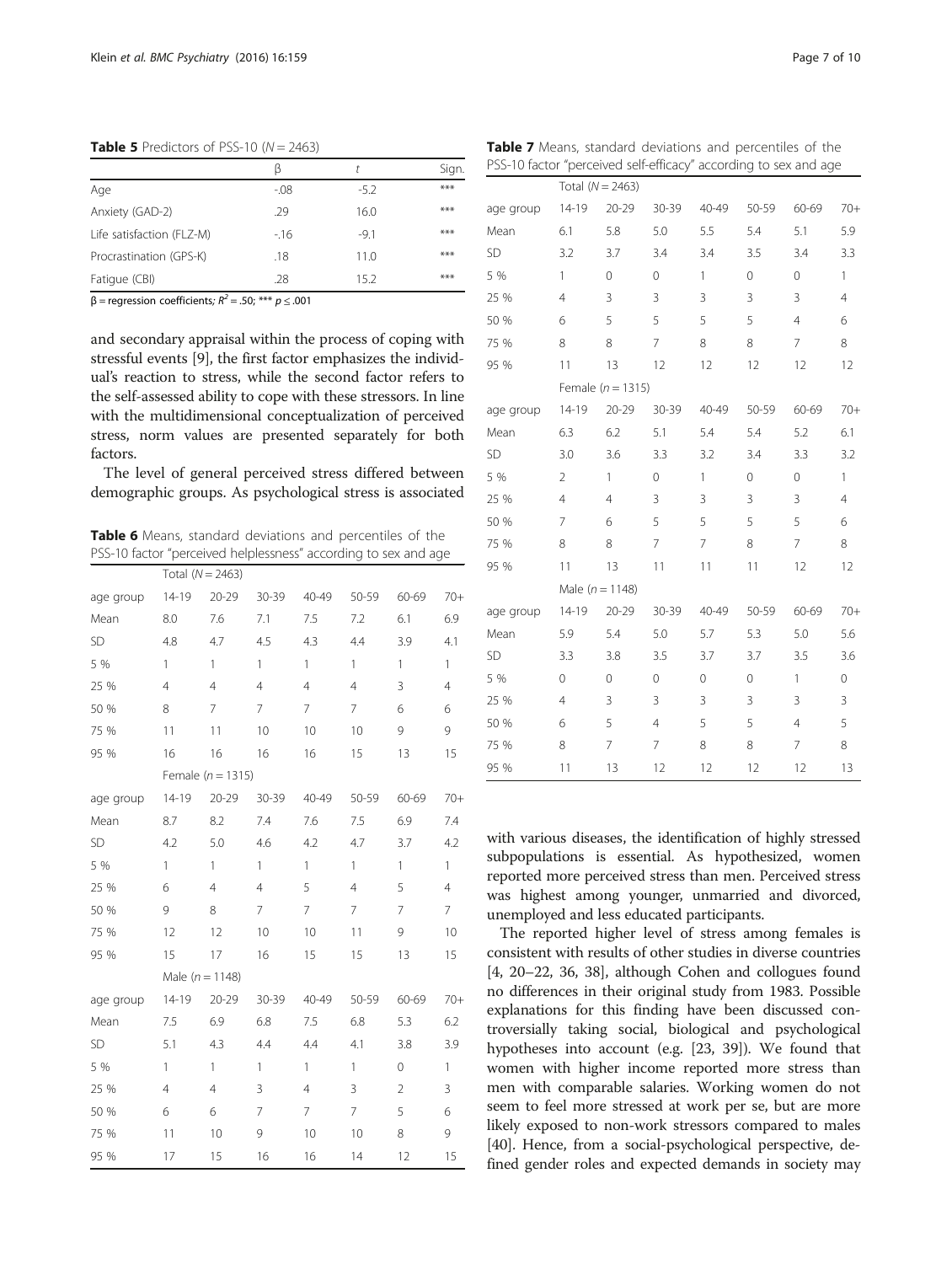have an impact on perceived stress. However, the experience of stress seems to differ between sexes: women tend to feel emotionally exhausted, whereas men feel more depersonalized [[24](#page-8-0)]. As the PSS includes no item assessing psychological stress as depersonalization, the level of stress among men might be underestimated in the current study. Therefore, further research is required to improve the understanding of the association between sex and perceived stress and its causes by measuring different ways of stress experiences.

In regard to age, in the current study younger participants felt significantly more stressed than their older counterparts in agreement with Cohen and Janicki-Devert's [\[25](#page-8-0)] findings assessing the PSS in a national survey. A possible explanation for this result is provided by Carstensen's Socioemotional Selectivity Theory [[41](#page-8-0), [42](#page-8-0)]: Aging people prioritize to satisfy their social and emotional goals by focusing more on positive and less on negative emotions (e.g. reduced exposure to daily hassles [[43\]](#page-8-0)). The finding, that married persons feel less stressed, is consistent with evidence that social support reduced psychological stress (e.g. [[44\]](#page-8-0)). Regarding religion Muslim participants showed higher scores on the PSS-10 than Christians and participants unaffiliated with any religion. As a minority group, Muslims might be more exposed to social and psychological stressors including discrimination (e.g. [[45, 46\]](#page-8-0)) suggesting that rather the minority status than the denomination itself is linked to higher stress. In accordance with previous findings [[25\]](#page-8-0), and our hypotheses, the present study has demonstrated that perceived stress increased with lower education, income and employment status. This result may be explained by findings that unemployment, which is associated with lower income and lower education [[47\]](#page-9-0), may lead to declined psychological and physical well-being, and increased exposure to stressful events ([\[48\]](#page-9-0); see for a meta-analysis: [\[49](#page-9-0)]). In this context coping strategies and coping resources play a crucial role whose development and adaptive use can be impaired by socioeconomic status [[50, 51](#page-9-0)]. Interestingly, the results of the present study suggested that people in training and students reported a slightly higher level of stress. Considering Lee's [\[13](#page-8-0)] objection that the PSS has been mainly explored in students' samples, this result underlines the importance to validate the scale in a representative sample in order to avoid misinterpretations. Moreover, in contrast to a former study [[38\]](#page-8-0), participants with children did not feel more stressed than their childless counterparts. This inconsistency may be due to the different samples as Lesage and colleagues assessed the PSS only in a working population. No differences were found regarding migration background. Interestingly, multiple regression revealed procrastination as a significant predictor for perceived stress giving further evidence for

the association between procrastination and perceived stress [[26](#page-8-0), [52](#page-9-0)].

Finally, important limitations need to be considered. Data are limited to self-report which can lead to a response bias. Although significant differences were found, effect sizes were small. The effect of religious denomination is to be interpreted with caution due to a low number of Muslims in the sample. Because of the cross sectional study design the results do not allow drawing any causal conclusion. Therefore future longitudinal studies are needed to detect developments and changes of perceived stress over the time. However, to the best of our knowledge, the present study provided norm values for the PSS-10 basing on a large and randomly selected population, which so far only exists for the American [\[4](#page-8-0), [11](#page-8-0)] and Swedish population [\[20\]](#page-8-0).

### Conclusion

In summary, the PSS-10 is a reliable and valid instrument for assessing perceived stress. The scale is easy to complete and can be administered in only a few minutes providing an economic measure for research and practice. It is important, however, to bear in mind that some subpopulations are more likely to experience stress as the present study showed. The dependency of the perceived stress level on socio-demographic variables, particularly age and sex, implies to use differentiated norm values, which are provided in this paper.

#### Abbreviations

ESOMAR: European Society for Opinion and Market Research; GCP: good clinical practice; ICC: International Chamber of Commerce; ICH: International Conference on Harmonisation of Technical Requirements for Registration of Pharmaceuticals for Human Use.

#### Funding

The authors have no support or funding to report.

#### Availability of data and materials

All relevant data are provided upon request (eva.klein@unimedizin-mainz.de).

#### Authors' contributions

All authors contributed equally to this work. All authors read and approved the final manuscript.

#### Competing interests

The authors declare that they have no competing interests.

#### Consent to publish

Not applicable.

#### Ethics and consent to participate

The study, including the consent procedure, was approved by the institutional ethics review board of the University of Leipzig (Az 063-14- 10032014). Furthermore, the study adhered to ICH-GCP-guidelines as well as to the guidelines of the ICC/ESOMAR International Code of Marketing and Social Research Practice. All participants were informed of the study procedures, data collection and anonymization of all personal data. Moreover, a detailed data privacy statement was delivered by the study assistant. According to German law, all participants provided verbal informed consent, which was noted by the trained interviewer before starting with the survey.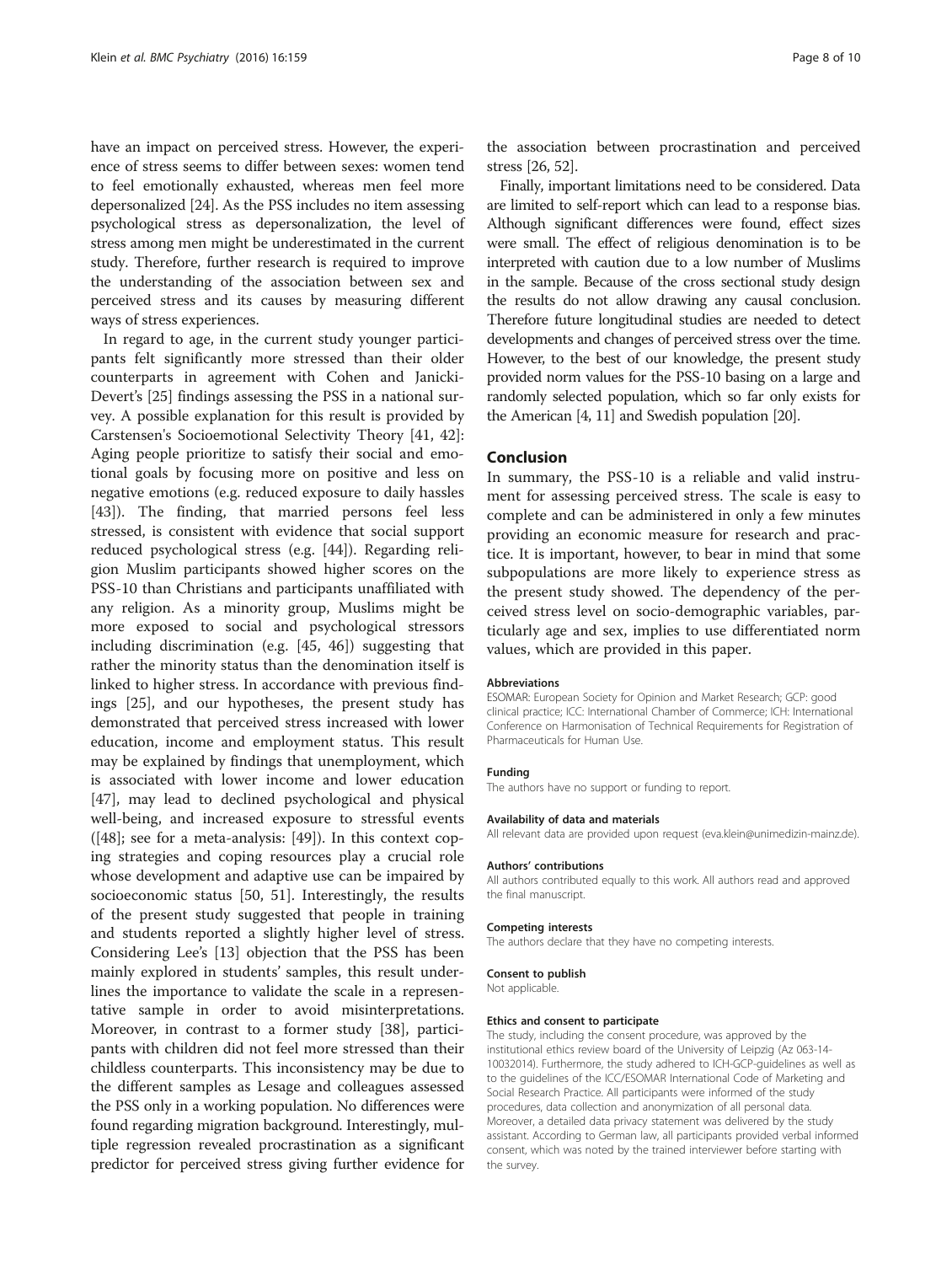#### <span id="page-8-0"></span>Author details

<sup>1</sup>Department of Psychosomatic Medicine and Psychotherapy, University Medical Center of the Johannes Gutenberg University Mainz, Untere Zahlbacher Str. 8, 55131 Mainz, Germany. <sup>2</sup>Department of Communication, University of Mainz, Jakob-Welder-Weg 12, 55099 Mainz, Germany. <sup>3</sup>Department of Medical Psychology and Medical Sociology, University of Leipzig, Philipp-Rosenthal-Straße 55, 04103 Leipzig, Germany.

#### Received: 5 August 2015 Accepted: 16 May 2016 Published online: 23 May 2016

#### References

- 1. Bachen EA, Cohen S, Marsland AL. Psychoneuroimmunology. In: Baum A, Newman S, Weinman J, West R, McManus C, editors. Cambridge Handbook of Psychology, Health and Medicine. Cambridge, UK: Cambridge University Press; 2007. p. 167–72.
- 2. Wiegner L, Hange D, Björkelund C, Ahlborg G. Prevalence of perceived stress and associations to symptoms of exhaustion, depression and anxiety in a working age population seeking primary care-an observational study. BMC Fam Pract. 2015;16(1):38.
- Hammen C. Stress and depression. Annu Rev Clin Psychol. 2005;1:293-319.
- 4. Cohen S, Janicki-Deverts D, Miller GE. Psychological stress and disease. JAMA. 2007;298(14):1685–7.
- 5. Nielsen NR, Kristensen TS, Schnohr P, Grønbæk M. Perceived stress and cause-specific mortality among men and women: results from a prospective cohort study. Am J Epidemiol. 2008;168(5):481–91.
- 6. Golden-Kreutz DM, Thornton LM, Wells-Di Gregorio S, Frierson GM, Jim HS, Carpenter KM, et al. Traumatic stress, perceived global stress, and life events: prospectively predicting quality of life in breast cancer patients. Health Psychol. 2005;24(3):288.
- 7. Matheny KB, Curlette WL, Aysan F, Herrington A, Gfroerer CA, Thompson D, et al. Coping resources, perceived stress, and life satisfaction among Turkish and American university students. Int J Stress Manag. 2002;9(2):81–97.
- 8. Cohen S, Kessler RC, Gordon LU. Measuring stress: A guide for health and social scientists. Oxford University Press; 1995.
- 9. Lazarus RS, Folkman S. Stress, appraisal, and coping. New York: Springer publishing company; 1984.
- 10. Cohen S, Kamarck T, Mermelstein R. A global measure of perceived stress. J Health Soc Behav. 1983;24:385–96.
- 11. Cohen S, Williamson G. Perceived stress in a probability sample of the United States. In: Spacapan S, Oskamp S, editors. The social psychology of health: Claremont symposium on applied social psychology. Newbury Park, CA: Sage; 1988. p. 31–67.
- 12. Kopp MS, Thege BK, Balog P, Stauder A, Salavecz G, Rózsa S, et al. Measures of stress in epidemiological research. J Psychosom Res. 2010;69(2):211–25.
- Lee E-H. Review of the psychometric evidence of the perceived stress scale. Asian Nurs Res. 2012;6(4):121–7.
- 14. Ingram PB, Clarke E, Lichtenberg JW. Confirmatory factor analysis of the perceived stress scale-4 in a community sample. Stress and Health. 2016; 32(2):173–6.
- 15. Schliep KC, Mumford SL, Vladutiu CJ, Ahrens KA, Perkins NJ, Sjaarda LA, et al. Perceived stress, reproductive hormones, and ovulatory function: a prospective cohort study. Epidemiology. 2015;26(2):177–84.
- 16. Doron J, Trouillet R, Maneveau A, Neveu D, Ninot G. Coping profiles, perceived stress and health-related behaviors: a cluster analysis approach. Health Promot Int. 2015;30(1):88–100.
- 17. Pruessner JC, Hellhammer DH, Kirschbaum C. Burnout, perceived stress, and cortisol responses to awakening. Psychosom Med. 1999;61(2):197–204.
- 18. Ano GG, Vasconcelles EB. Religious coping and psychological adjustment to stress: a meta-analysis. J Clin Psychol. 2005;61(4):461-80.
- 19. Koenig HG. Research on religion, spirituality, and mental health: a review. Can J Psychiatr. 2009;54(5):283–91.
- 20. Nordin M, Nordin S. Psychometric evaluation and normative data of the Swedish version of the 10-item perceived stress scale. Scand J Psychol. 2013;54(6):502–7.
- 21. Hewitt PL, Flett GL, Mosher SW. The Perceived Stress Scale: factor structure and relation to depression symptoms in a psychiatric sample. J Psychopathol Behav Assess. 1992;14(3):247–57.
- 22. Remor E. Psychometric properties of a European Spanish version of the Perceived Stress Scale (PSS). Span J Psychol. 2006;9(01):86–93.
- 23. Dalgard OS, Dowrick C, Lehtinen V, Vazquez-Barquero JL, Casey P, Wilkinson G, et al. Negative life events, social support and gender difference in depression. Soc Psychiatry Psychiatr Epidemiol. 2006;41(6):444–51.
- 24. Purvanova RK, Muros JP. Gender differences in burnout: a meta-analysis. J Vocat Behav. 2010;77(2):168–85.
- 25. Cohen S, Janicki-Deverts D. Who's stressed? Distributions of psychological stress in the United States in probability samples from 1983, 2006, and 20091. J Appl Soc Psychol. 2012;42(6):1320–34.
- 26. Sirois FM, Kitner R. Less adaptive or more Maladaptive? A meta-analytic investigation of procrastination and coping. Euro J Personal. 2015;29(4):433–44.
- 27. Koch A. ADM-Design und Einwohnermelderegister-Stichprobe. Stichproben bei muendlichen Bevoelkerungsumfragen [ADM Design and sampling based on residents' register. Samples for population based face to face surveys]. In: Gabler S, Hoffmeyer-Zlotnik JHP, editors. Stichproben in der Umfragepraxis. Opladen: Westdeutscher Verlag; 2000. p. 99–116.
- 28. Löwe B, Wahl I, Rose M, Spitzer C, Glaesmer H, Wingenfeld K, et al. A 4-item measure of depression and anxiety: validation and standardization of the Patient Health Questionnaire-4 (PHQ-4) in the general population. J Affect Disord. 2010;122(1):86–95.
- 29. Kroenke K, Spitzer RL, Williams JB, Monahan PO, Löwe B. Anxiety disorders in primary care: prevalence, impairment, comorbidity, and detection. Ann Intern Med. 2007;146(5):317–25.
- 30. Klingsieck KB, Fries S. Allgemeine Prokrastination. Entwicklung und Validierung einer deutschsprachigen Kurzskala der General Procrastination Scale (Lay, 1986) [Procrastination: Development and validation of the German Short Scale of the General Procrastination Scale (Lay, 1986)]. Diagnostica. 2012;58:182–93.
- 31. Kristensen TS, Borritz M, Villadsen E, Christensen KB. The Copenhagen Burnout Inventory: a new tool for the assessment of burnout. Work Stress. 2005;19(3):192–207.
- 32. Pejtersen JH, Kristensen TS, Borg V, Bjorner JB. The second version of the Copenhagen Psychosocial Questionnaire. Scand J Public Health. 2010;38(3 suppl):8–24.
- 33. Daig I, Spangenberg L, Henrich G, Herschbach P, Kienast T, Brähler E. Alters-und geschlechtspezifische Neunormierung der Fragen zur Lebenszufriedenheit (FLZM) für die Altersspanne von 14 bis 64 Jahre. Zeitschrift für Klinische Psychologie und Psychotherapie. 2015.
- 34. Jackson DL, Gillaspy Jr JA, Purc-Stephenson R. Reporting practices in confirmatory factor analysis: an overview and some recommendations. Psychol Methods. 2009;14(1):6.
- 35. Cohen J. Statistical power analysis for the behavioral sciences. Hillsdale, NJ: Erlbaum; 1988.
- 36. Barbosa-Leiker C, Kostick M, Lei M, McPherson S, Roper V, Hoekstra T, et al. Measurement invariance of the perceived stress scale and latent mean differences across gender and time. Stress Health. 2013;29(3):253–60.
- 37. Roberti JW, Harrington LN, Storch EA. Further psychometric support for the 10-Item Version of the Perceived Stress Scale. J Coll Couns. 2006;9(2):135-47.
- 38. Lesage F-X, Berjot S, Deschamps F. Psychometric properties of the French versions of the Perceived Stress Scale. Int J Occup Med Environ Health. 2012;25(2):178–84.
- 39. Lavoie JA, Douglas KS. The Perceived Stress Scale: evaluating configural, metric and scalar invariance across mental health status and gender. J Psychopathol Behav Assess. 2012;34(1):48–57.
- 40. Hogan JM, Carlson JG, Dua J. Stressors and stress reactions among university personnel. Int J Stress Manag. 2002;9(4):289–310.
- 41. Carstensen LL. Evidence for a life-span theory of socioemotional selectivity. Current directions in Psychological science. 1995. p. 151–6.
- 42. Carstensen LL, Isaacowitz DM, Charles ST. Taking time seriously: a theory of socioemotional selectivity. Am Psychol. 1999;54(3):165.
- 43. Stawski RS, Sliwinski MJ, Almeida DM, Smyth JM. Reported exposure and emotional reactivity to daily stressors: the roles of adult age and global perceived stress. Psychol Aging. 2008;23(1):52.
- 44. Kirschbaum C, Klauer T, Filipp S-H, Hellhammer DH. Sex-specific effects of social support on cortisol and subjective responses to acute psychological stress. Psychosom Med. 1995;57(1):23–31.
- 45. Aichberger M, Penka S, Kluge U, Heinz A. Psychische Störungen bei Menschen mit Migrationshintergrund in Deutschland [Mental disorders of immigrants in Germany]. Bundesgesundheitsblatt-Gesundheitsforschung-Gesundheitsschutz. 2015;58(6):527–32.
- 46. Berger M, Sarnyai Z. "More than skin deep": stress neurobiology and mental health consequences of racial discrimination. Stress. 2015;18(1):1–10.